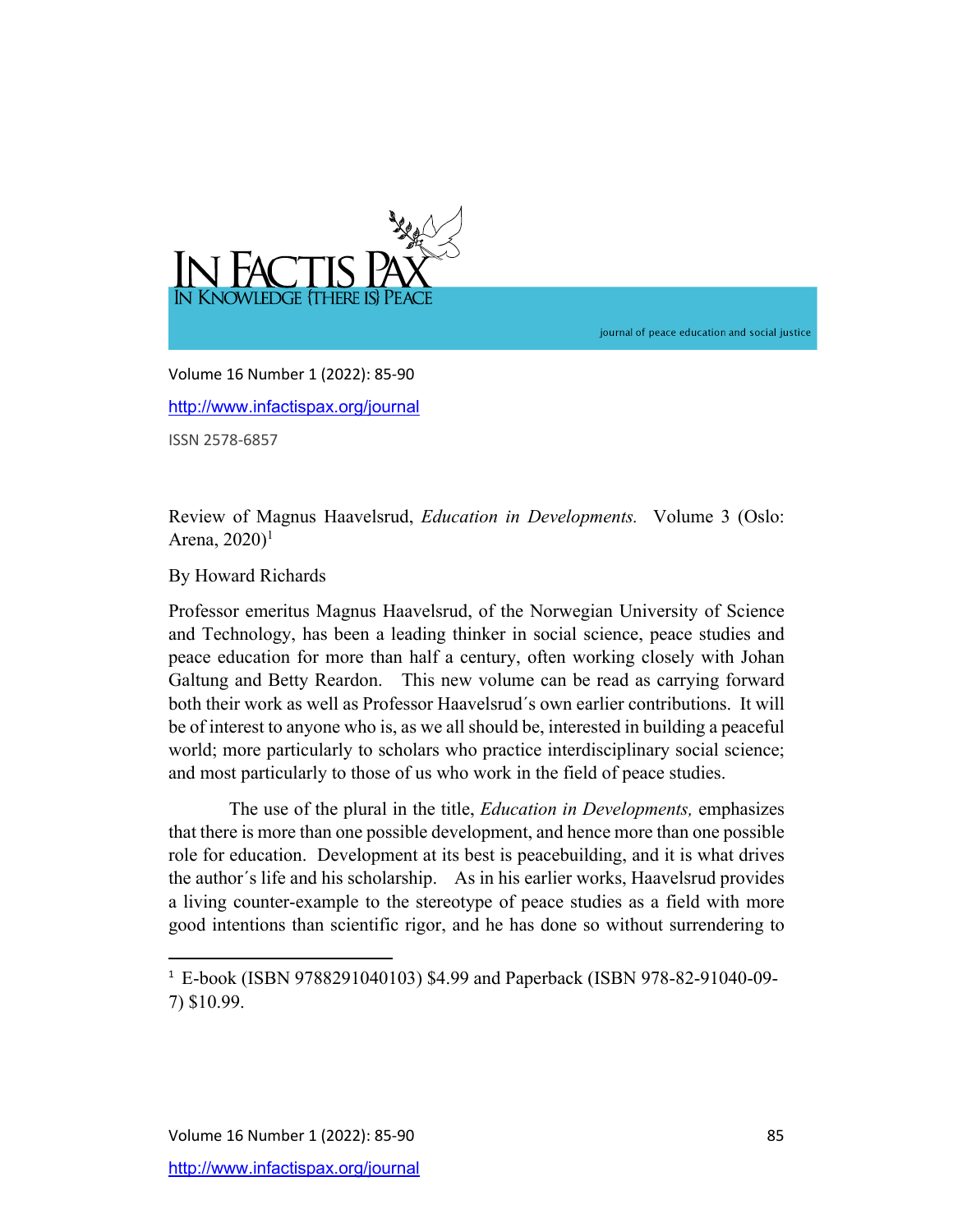another stereotype: one that equates scientific rigor with using positivist methodologies.

 Chapter 1, *Rethinking Peace Education,* co-authored with Alicia Cabezudo of the University of Rosario in Argentina, addresses the questions, "How is the constitution of this pedagogical democratic subject related to peace learning processes? How do the content, form, and contextual conditions in which this process occurs affect the constitution of a peaceful democratic subject open to transformation, solidarity and change by nonviolent means?" (Haavelsrud 2020, page 41)

The second chapter, *Learning Human Rights Practice*, deals at length with the question, how can a learner become what Haavelsrud calls "a protector and not a violator human rights?" (Haavelsrud 2020, page 44) The answer to this question concerns both content and method. The content features understanding the connections among direct, structural, and cultural violence. The method must be designed to encourage learners to become active thinkers and not merely passive receivers of knowledge.

 The third chapter, *Analysing Peace Pedagogies* adds more insights concerning participatory methods. Oddbjørn Stenberg of the University of Tromsø is its co-author.

The fourth chapter is called *Three Roots of Transdisciplinary Analysis in Peace Education*. The three roots are three vastly different cases, one in Italy, one in Japan, and one in South Africa. The general approach of transdisciplinary analysis passes a severe test when applied to peace education in three such different contexts: Mario Borrelli´s work among sub-proletarians in Naples, Yoshiko Nomura´s idealistic peace education rooted simultaneously in Japanese religious traditions and in an idealist reading of the natural sciences, and the work of Nelson Mandela and others under extremely adverse conditions in South Africa.

 The fifth chapter, *The Academy, Development and Modernity´s "Other,"* problematizes the extension of western conceptions of knowledge to make them global standards. The genealogies of the western ways of thinking that have been imposed on the rest of the world can be traced to the Roman and British empires. Nonetheless, "modernity´s Other" continues to exist and to function in daily life in many parts of the world. Chapter 5 seeks ways to support a "transformation of the academy by enlargement" (Haavelsrud 2020, page 97) that pursues cognitive justice, committing universities to correcting cognitive injustices of the past.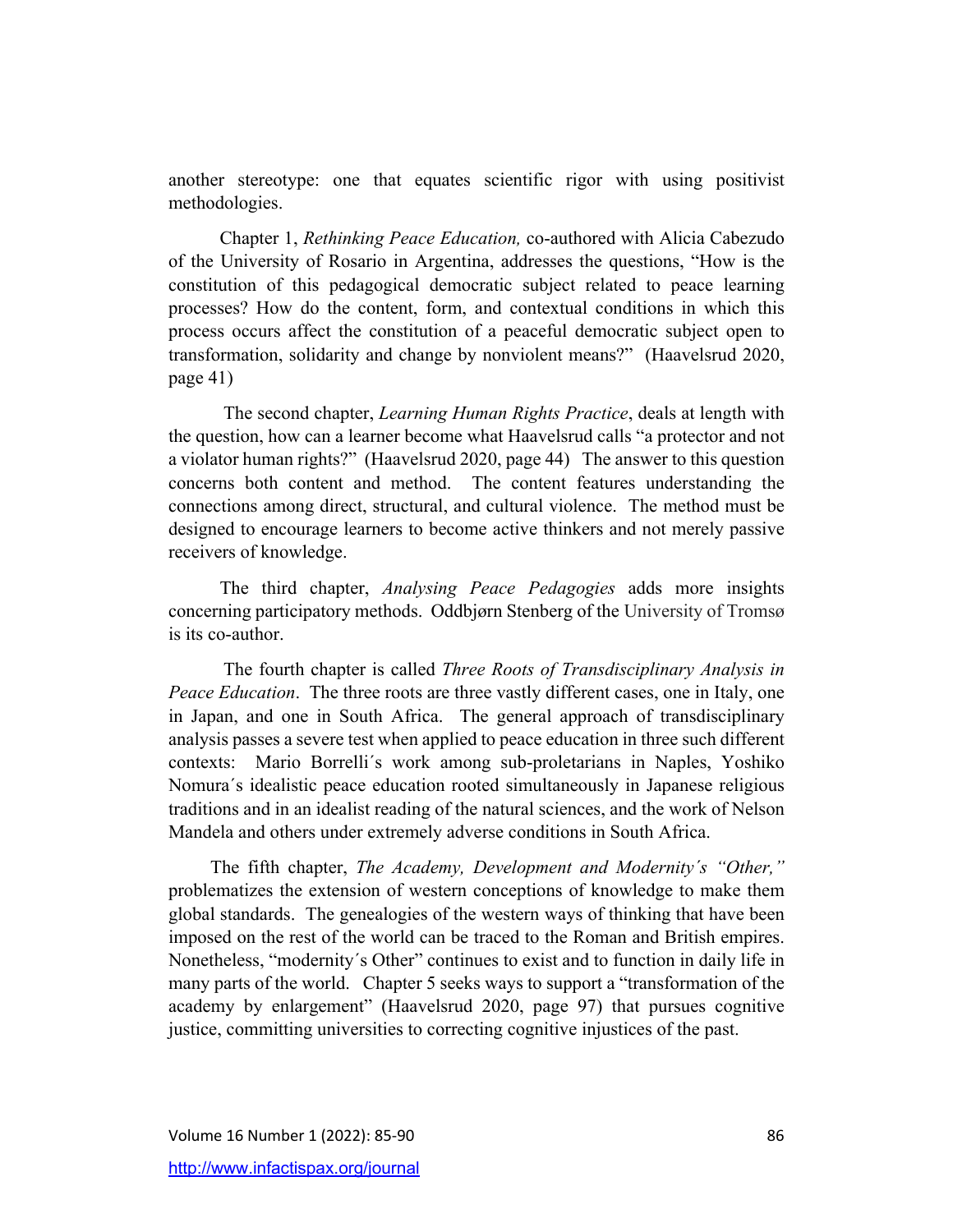Chapter 6 is titled *Contextual Specificity in Peace Education.* Given that subjective orientations as well as objective conditions define context, this chapter studies novels by young South African authors, looking for what Paulo Freire calls "generative themes." Peace educators can use generative themes to facilitate conscientizacion, defined by Freire as "learning to perceive political, social, cultural and economic contradictions, and acting with the purpose of eliminating such contradictions…" (Haavelsrud 2020. page 114)

Chapter 7 is called *Learning About Contextual Conditions from Narratives.*  Three narratives of heartbreaking extreme suffering in South Africa contribute to "…enlargement of knowledge through their *empathy* for the protagonists, allowing a formulation of *generative themes,* focusing contextual conditions in need of change." (Haavelsrud 2020, page 145)

Chapter 8, *Power and Knowledge in Multi-Paradigmatic Science,* relates discussions of the relation of power to knowledge by other thinkers to a central preoccupation (of the chapter) with what to make of the very influential, although constantly varying throughout his career, views of Michel Foucault. A key point is: "What is missing in his work are attempts to find answers to the question: in whose interests and on which normative base social science research is founded?" (Haavelsrud 2020, page 156)

 Chapter 9 on educational polices, which is, like Chapter One, coauthored with Alicia Cabezudo, is generally oriented toward the policies of democratic governments where policy-makers realize that the survival and flourishing of democracy depends on educational outcomes where students become human rights protectors. Peace education blends with human rights education and education for democracy and the rule of law.

Chapter 10 is called *Peace Education Confronting Reality.* The main reality confronted is neoliberal control of the main institutions that determine educational policy. "I therefore conclude that neoliberalism in educational policy-making is an obstacle to designing peace education processes for experimentation aimed at increased political awareness in confronting reality." (Haavelsrud 2020, page 184)

The name of the eleventh and last chapter is *Revisiting Peace Learning Methodology.* Four key concepts defining the content of peace education are taken from Johan Galtung: Equity, Empathy, Healing of Trauma, and Resolution of Conflicts. There follows a discussion of methodological issues in teaching positive peace, so defined, with a focus on transforming contextual conditions so that positive peace is made stronger and negative peace weaker.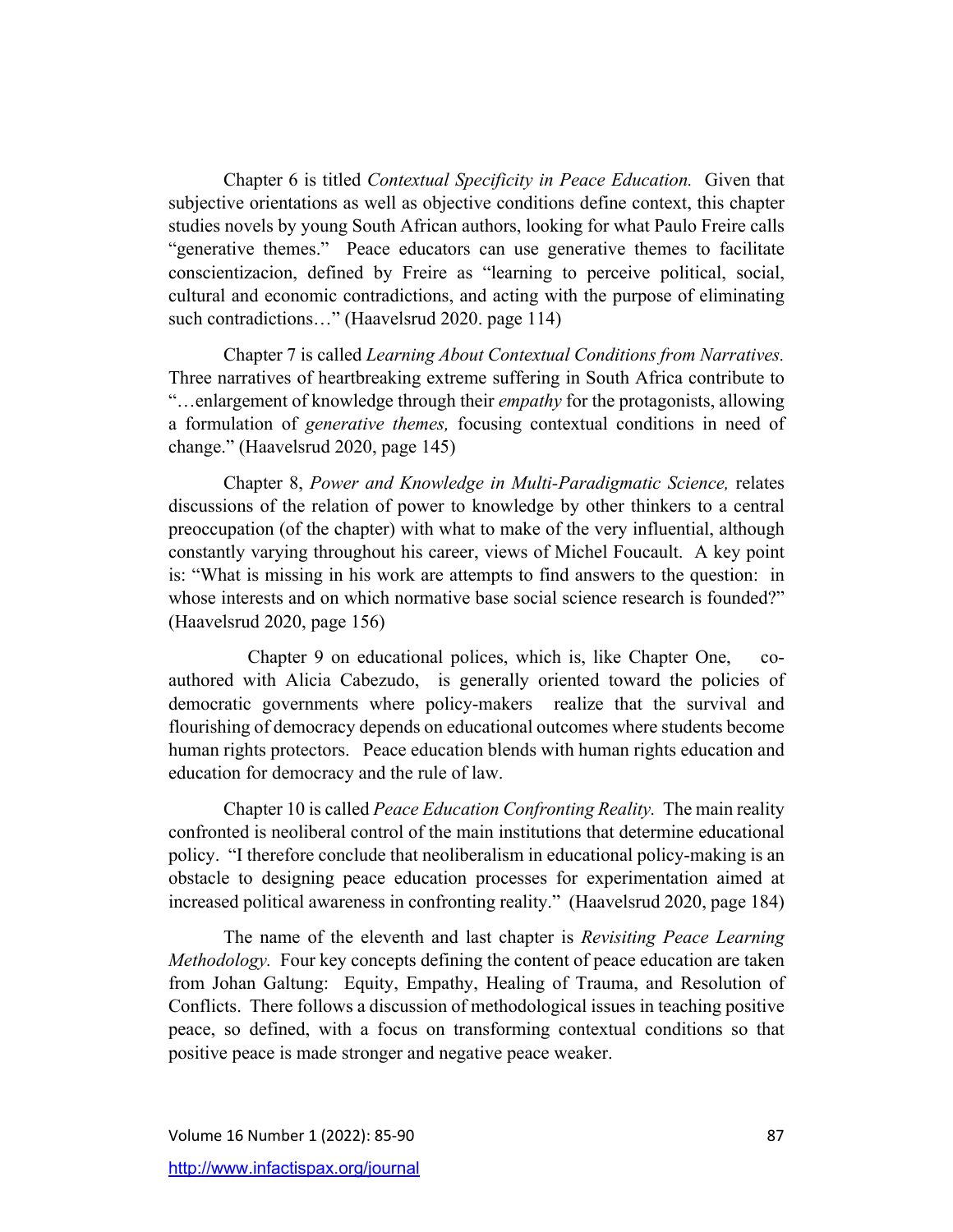These eleven chapters, and indeed the whole life of its author, are remarkably persistent in doggedly pursuing what is in essence a single question: What can we do as human beings and as educators with rational grounds for believing that our actions will have the results we intend? The results we intend are named Peace. Peace is initially defined, following Johan Galtung, as increasing empathy, equity, transformation of conflicts, and healing of traumas. But this is only initial. Filling in the meaning of these four pillars of peace, and complementing them with other perspectives, is ongoing.

The question to answer is how education can support, and perhaps initiate, upward movements toward more peace. A key theoretical premise comes from Pierre Bourdieu: The objective social world over time tends to seek harmony with the subjective dispositions of the people (*habitus*). Following this line of thought, a premise announced in the first chapter as applicable to all chapters is that educational energy from below and political energy from above over time tend to seek harmony with each other. Education can be a force for change.

Otherwise stated, the conflict between culture and structure will continue as long as what the first prescribes is not what a description of the second describes. Again following Galtung, peace education can be seen as trilateral. First it is about understanding the world as it is. Second it is about the future as it will be. Third, it is about changing the future to make it conform more closely to what should be.

In their methodologies for understanding, or "reading" the world, Haavelsrud and his co-authors learn a great deal from Paulo Freire´s method of codification and de-codification. Echoing Habermas and Freire himself, they find the subjective life-worlds of the learners to be crucial for moral learning, or, in more Freirean terminology, consciousness raising. Haavelsrud is especially interested in "reading" the life-worlds of people who live in violent contexts, under brutal dictatorships, and where authoritarian regimes make it impossible to do peace education in schools and limit it to informal and non-formal learning sites.

An important practical lesson is that learning to participate in discussions and to reason together is more important than the conclusions that may and may not be reached. For example, if I were a secondary school teacher in a rural district in a red state in the USA, it would be more important for my students to learn to participate in reasonable discussions, and to respect one another´s contributions to them, than to acknowledge the fact that Biden got more electoral college votes than Trump.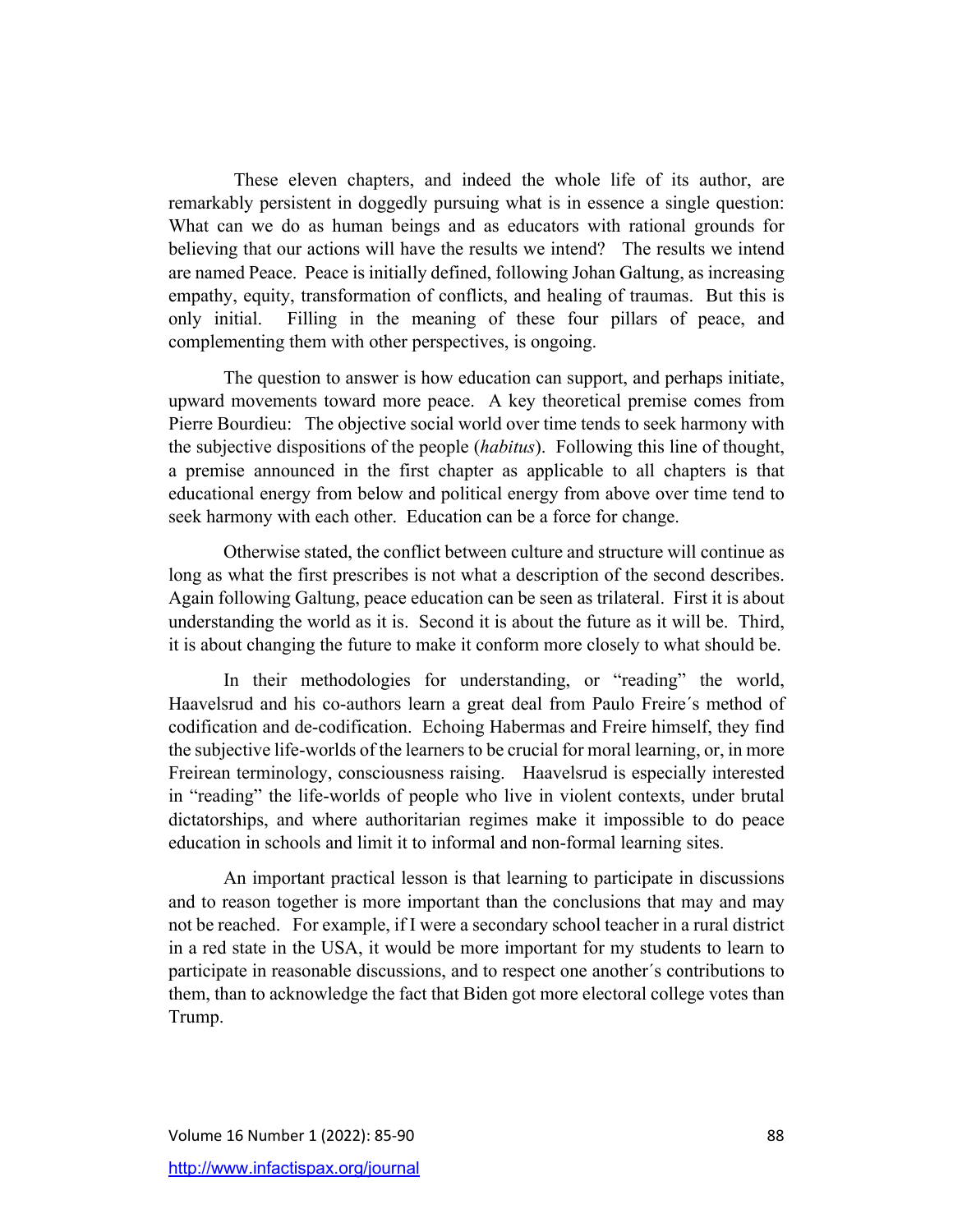Anticipating the future requires life-long engagement of peace educators, and the university programs that prepare them, with the many issues endlessly debated in the social and natural sciences and the philosophy and methodology of science. It requires welcoming voices that colonialism silenced. But, even though peace education in principle includes diverse paradigms and diverse perspectives, it is not true that nothing is predictable. It is predictable that if the currently dominant macro structures do not change, humans will make their habitat uninhabitable. Although this particular issue is not discussed in this book, it appears to be assumed that the same absence of peace education that excludes the discussion of other major issues facing humanity from the classroom excludes the critique of the social forces producing ecological disaster. Similarly, the same participatory democracy that peace education practices at the micro level will tend over time to produce more egalitarian, more free and more fraternal macro structures conducive to facing, freely discussing and rationally reversing humanity´s march to eco-suicide.

A commitment to striving to change the future to make what will be more like what should be makes peace education a normative field. Peace is an ideal. Teaching peace is teaching ideals.

In the words of Haavelsrud, who in turn quotes Betty Reardon, "Peace education is, therefore, not only an experiment with ideas but includes the goal of acting for transformation of both self and world. This implies "… to promote the development of an authentic planetary consciousness that will enable us to function as global citizens and to transform the present human condition by changing the social structures and the patterns of thought that have created it." (Haavelsrud 2020, p. 185, quoting Reardon 1988, p. x)

 Given that its author appropriately acknowledges the normative character of peace and peace education, a limitation of this volume concerns the status and nature of ethics and human rights. The author´s preface calls for making human rights and ethical standards foundational for human society. But this theme is taken up in the following pages more implicitly than explicitly. It is implicitly assumed that the structural change peace education contributes to achieving will feature, and perhaps even be structurally constituted by, one or another version of solidarity ethics – not by the liberal and libertarian ethics that underpin today´s global neoliberal hegemony. And it is implicitly assumed that the structural change that educators working to change culture will help to bring about will honor human social rights that today exist more on paper than in practice. It will not just guarantee first generation human rights, and indeed, when push comes to shove,